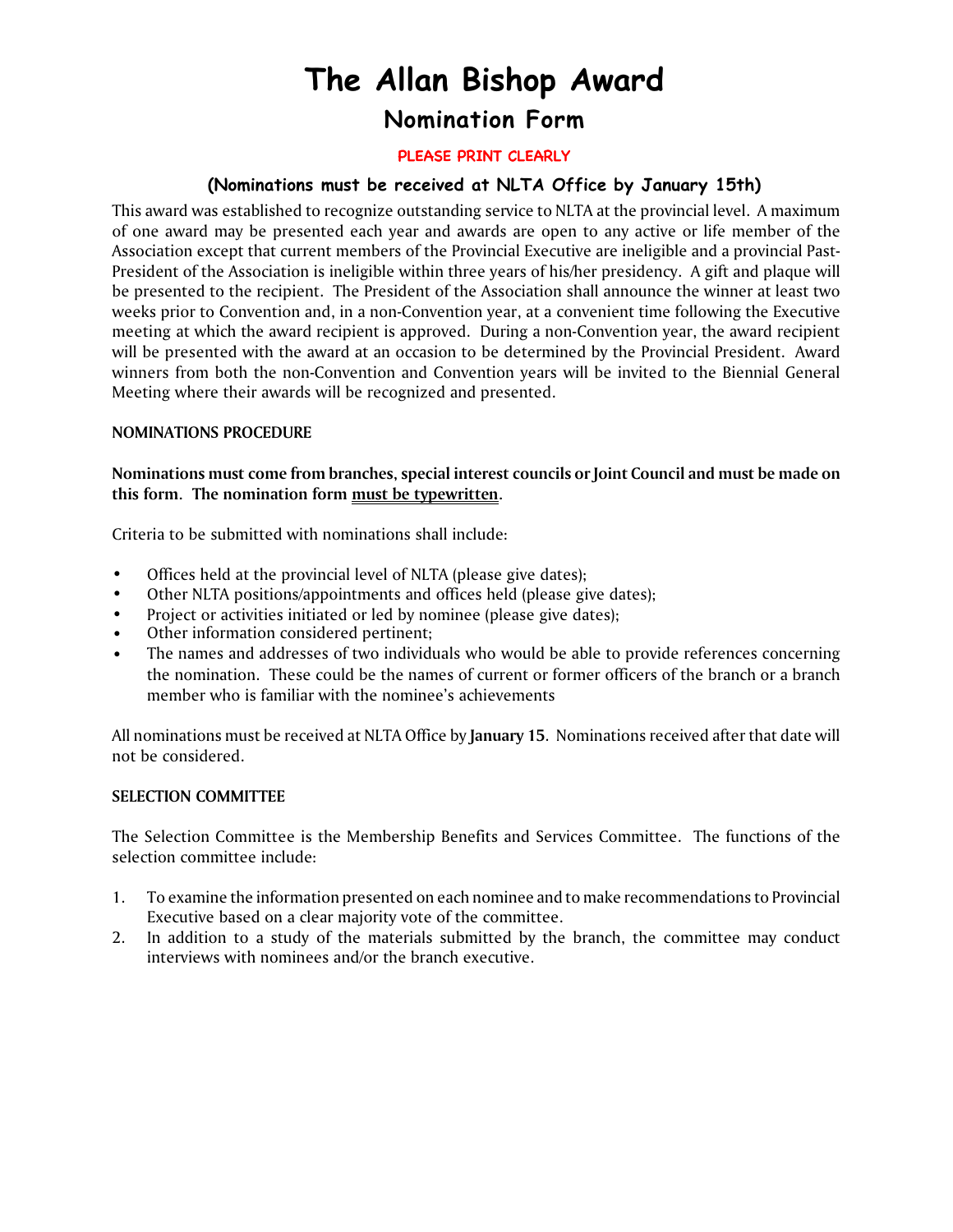# **The Allan Bishop Award**

**NOMINEE: NOMINATED BY:** (Name of branch or council) This nomination will be processed in accordance with current NLTA policy as stated on Page 1 of this form. **GENERAL INFORMATION**

| <b>Home Address:</b>                                                                                                 | <b>Work Address:</b> |
|----------------------------------------------------------------------------------------------------------------------|----------------------|
| <u> 1989 - Johann Barbara, marka a shekara tsa 1989 - An tsa 1989 - An tsa 1989 - An tsa 1989 - An tsa 1989 - An</u> |                      |
| <u> 1999 - Johann Stoff, amerikansk politiker (d. 1989)</u>                                                          |                      |
|                                                                                                                      |                      |

#### **OFFICES HELD AT THE PROVINCIAL LEVEL OF NLTA**

Using the appropriate sections below, list, on a yearly basis, NLTA offices at the provincial level that have been held by the nominee. This should include Provincial Executive, committees chaired by the nominee, special interest council executives (provincial), provincial committee membership, and other positions held. If the nominee is a past provincial president of NLTA, that fact will be included under subsection E., but it is not necessary to include for that person the committees chaired or other positions held during the term of presidency.

- **A. Provincial Executive of NLTA (Give dates when on Executive)**
- **B. Provincial NLTA Executive Committee Membership (Please include years served and details of activities involved)** (indicate by \* the year(s) when you chaired any of these committees)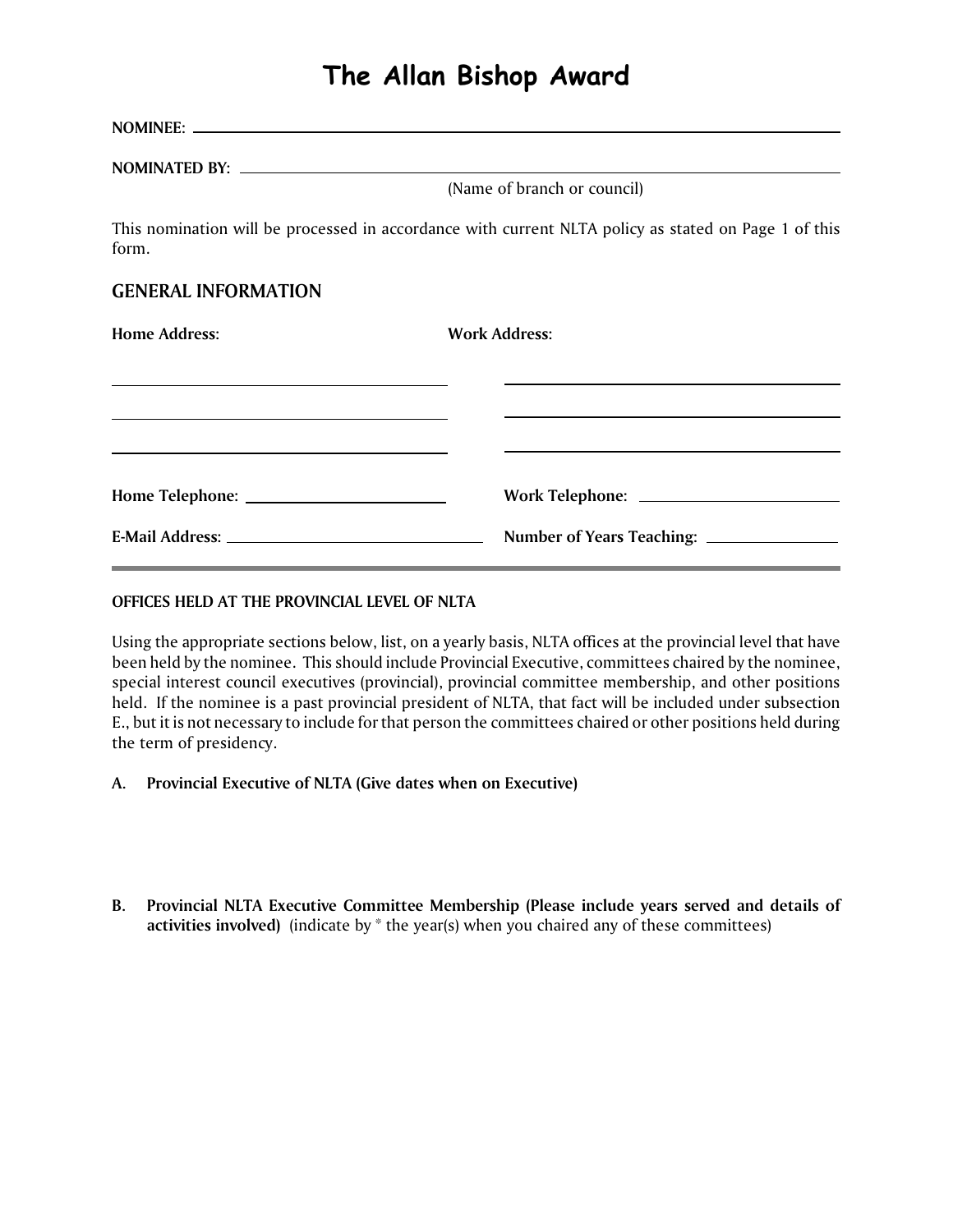**C. List of Special Interest Council memberships, executive positions (Please include years served and details of activities involved)**

**D. Special Interest Council committees on which you served (Please include years served and details of activities involved)** (indicate by \* those committees chaired)

**E. If nominee is a past provincial President of NLTA, list years of presidency**

**LIST AND GIVE DETAILS ON PROJECTS OR ACTIVITIES WITHIN NLTA AT THE PROVINCIAL LEVEL WHICH HAVE BEEN INITIATED OR LED BY THE NOMINEE, OR TO WHICH THE NOMINEE HAS BEEN AN OUTSTANDING CONTRIBUTOR. INCLUDE YEARS.**

**REFERENCES (Include name and contact information)**